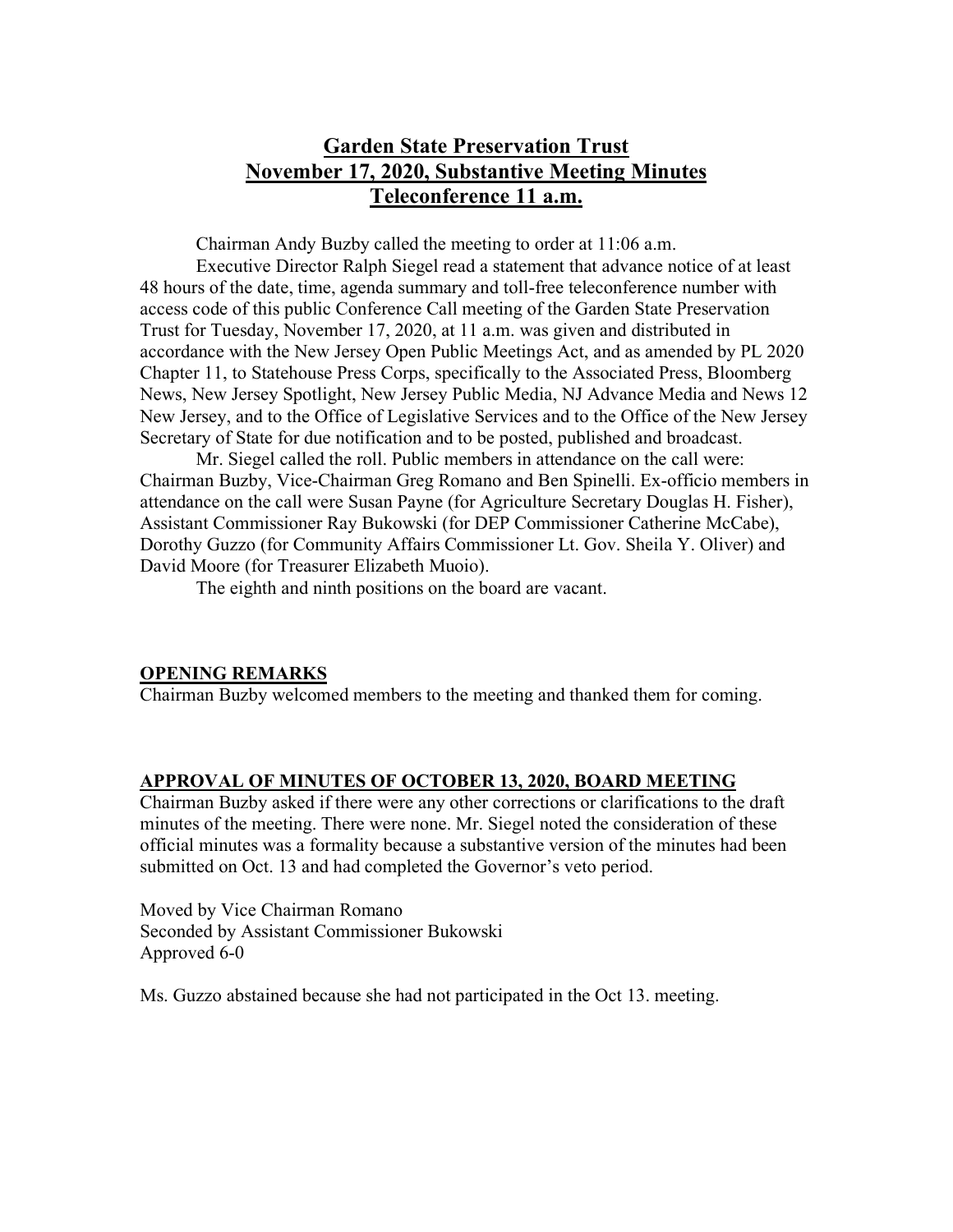### **ELECTION OF OFFICERS FOR 2021**

Mr. Siegel explained the rotation of the chair as defined in the statutory language of the Garden State Preservation Trust Act. He said in 2021 the Governor's appointee was to serve as chair but that seat was vacated with the resignation of Andrew McNally on Oct. 12. This means any public board member could be available as candidate for chairman.

Chairman Buzby nominated Vice Chairman Romano to serve as chairman for 2021. Assistant Commissioner Bukowski seconded the nomination.

Mr. Siegel conducted a roll call vote. Approved 7-0 to elect Vice-Chairman Romano as chairman for 2021. (Chairman Buzby remained as chair for the meeting because the election does not take effect until the end of the Governor's veto period.) Mr. Siegel explained the vice-chairman could be elected from any of the public board members.

Chairman Buzby nominated Ben Spinelli as vice-chair for 2021. Ms. Payne seconded the nomination.

Mr. Siegel conducted a roll call vote. Approved 7-0 to elect Ben Spinelli as vice-chair for 2021.

Mr. Siegel explained the board could elect anyone to serve as Secretary and as Treasurer and could combine the positions. The statute does not require these posts to be held by a voting board member. He explained the posts have been combined since 2004.

Vice-Chairman Romano nominated Mr. Siegel to serve in the combined post of Secretary-Treasurer for 2021. Ms. Payne seconded the nomination.

Mr. Siegel conducted a roll call vote. Approved 7-0 to elect Mr. Siegel Secretary-Treasurer for 2021.

#### **DISCUSSION, CONSIDERATION OF MEETING DATES FOR 2021**

Mr. Siegel recommended the same meeting dates used this year be scheduled for 2021. These dates are Tuesday Oct. 12 and Tuesday Nov. 18.

Moved by Ms. Payne Seconded by Vice-Chairman Romano

Approved unanimously 7-0 by voice vote to proceed with two scheduled meetings on October 12, 2021, and November 18, 2021.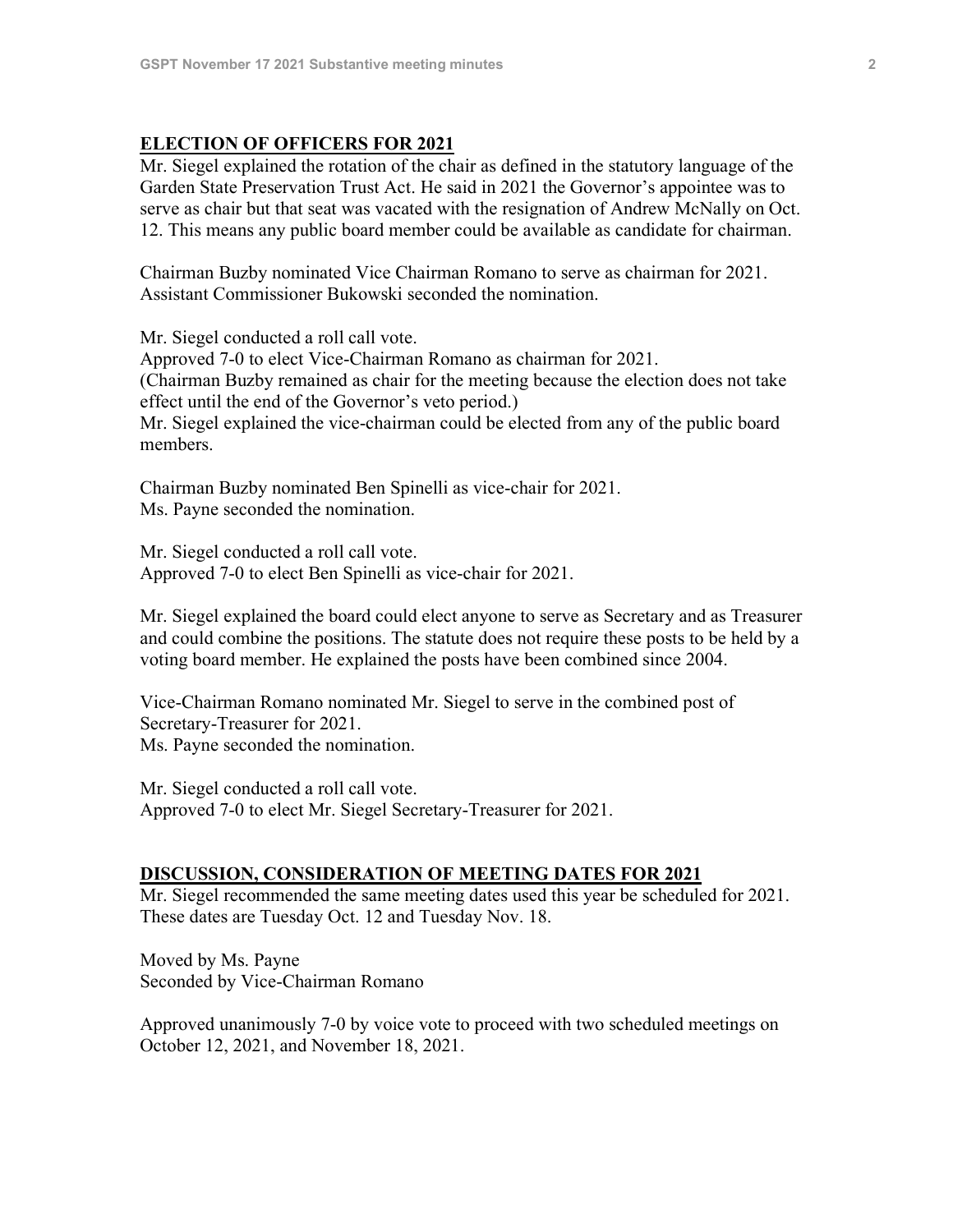Ms. Guzzo said the Historic Trust may require a meeting in the spring. Mr. Siegel noted the chairman has the authority to call a meeting as needed.

## **DISCUSSION, CONSIDERATION OF RESOLUTION #20-007 TO APPROVE \$10,777,499 TO FUND NEW JERSEY HISTORIC TRUST RECOMMENDATIONS FOR CAPITAL PROJECTS AND HISTORIC SITE MANAGEMENT GRANTS FOR FY2021 FROM THE PRESERVE NJ (CBT) HISTORIC PRESERVATION FUND**

Chairman Buzby asked for consideration of the resolution.

Moved by Vice Chairman Romano Seconded by Assistant Commissioner Bukowski Approved 6-0

#### Mr. Moore left the meeting at 11:58

SIDE NOTE (NOT PART OF THE SUBSTANTIVE MINUTES): This resolution approves the appropriation of \$10.8 million for Historic Preservation Capital Level I & Capital Level II Grants, Multi-Phase Grants, Historic Site Management Grants and Historic Site Heritage Tourism as recommended by and to be carried out by the New Jersey Historic Trust. It is funded from CBT 2021revenues and from reserve CBT funds made available from previous years.

## **DISCUSSION, CONSIDERATION OF RESOLUTION #20-008 TO APPROVE \$27,348,300 TO FUND GREEN ACRES RECOMMENDATIONS FOR STATE ACQUISITION FUNDING IN NINE PROJECT AREAS FOR FY2021 FROM THE PRESERVE NEW JERSEY (CBT) GREEN ACRES FUND.**

Chairman Buzby asked for consideration of the resolution.

Moved by Mr. Spinelli Seconded by Ms. Payne Approved 6-0

SIDE NOTE (NOT PART OF THE SUBSTANTIVE MINUTES): This resolution approves the appropriation of \$27.4 million for Green Acres State Acquisitions in nine designated project areas: Cape May Peninsula, Crossroads of American Revolution, Delaware & Raritan Canal Greenway, Delaware Bay Watershed Greenway, Delaware River Greenway, Highlands Greenway, Historic Resources, Pinelands area, & the Ridge & Valley Greenway.

It is funded from CBT 2021revenues and from reserve CBT funds made available from previous years.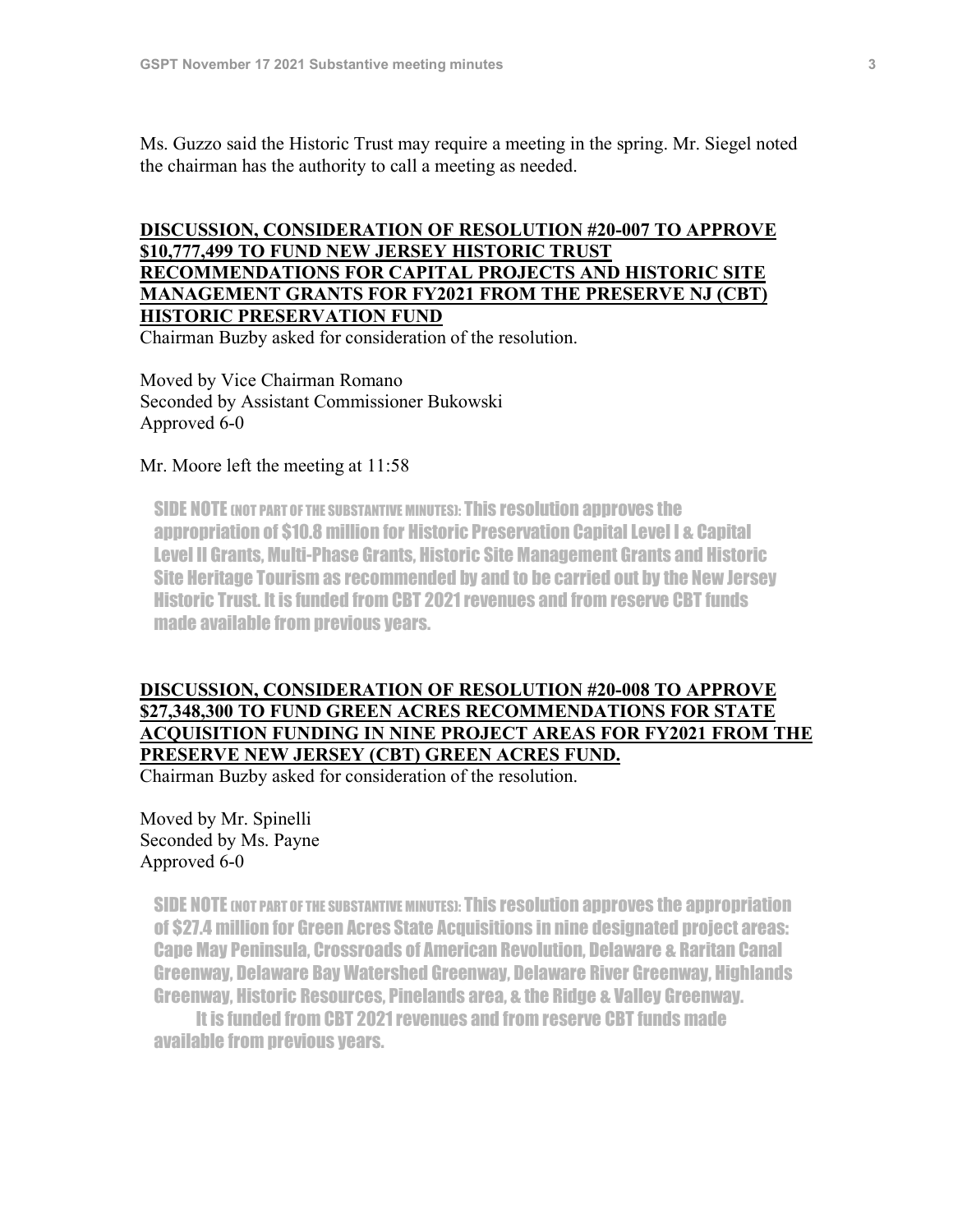## **DISCUSSION, CONSIDERATION OF RESOLUTION #20-009 TO APPROVE \$3,038,700 TO FUND GREEN ACRES RECOMMENDATIONS FOR BLUE ACRES FLOOD SITE ACQUISITIONS STATEWIDE FOR FY2021 FROM THE PRESERVE NEW JERSEY (CBT) GREEN ACRES FUND.**

Mr. Siegel asked for consideration of the resolution.

Moved by Ms. Payne Seconded by Mr. Spinelli Approved 6-0

SIDE NOTE (NOT PART OF THE SUBSTANTIVE MINUTES): This resolution approves the appropriation of \$3 million for Blue Acres flood-site acquisitions statewide. It is funded entirely from CBT FY2021 revenues.

(There is no reference to the "dormant" Preserve New Jersey Blue Acres Fund, which was used for flood-site acquisition appropriations in FY2020. The original CBT allocations lawadopted in 2016, P.L. 2016 Ch. 12, created four trust funds including a Blue Acres fund. The replacement allocation lawadopted in 2019, P.L. 2019 Ch. 136, reduced the CBT allocations to three trust funds and eliminated a discrete Blue Acres trust fund for flood-site acquisitions.)

## **DISCUSSION, CONSIDERATION OF RESOLUTION #20-010 TO APPROVE \$37,160,000 TO FUND DEPARTMENT OF ENVIRONMENTAL PROTECTION RECOMMENDATIONS FOR CAPITAL PROJECT FUNDING FOR FY2021 FROM THE PRESERVE NEW JERSEY (CBT) GREEN ACRES FUND.**

Mr. Siegel asked for consideration of the resolution.

Moved by Mr. Spinelli Seconded by Ms. Guzzo Approved 6-0

> SIDE NOTE (NOT PART OF THE SUBSTANTIVE MINUTES): This resolution approves the appropriation of a record \$37.16 million for Capital Projects in State Parks, Forests and Wildlife Management Areas under the jurisdictions of the DEP Division of Parks & Forestry and the Division of Fish & Wildlife. It is funded from CBT FY2021 revenues.